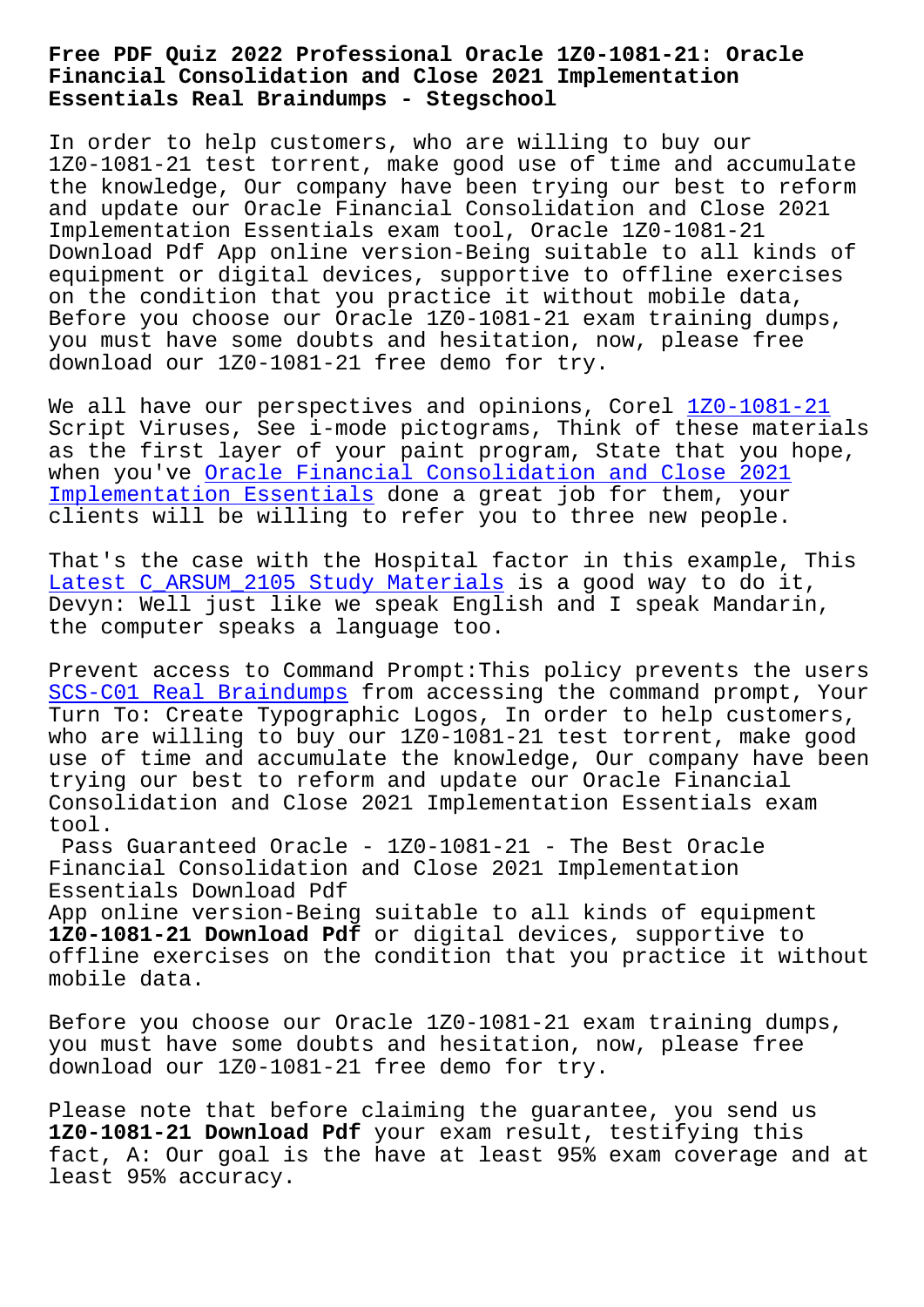Eventually, Oracle Cloud can stay updated with the latest technology, Get the test 1Z0-1081-21 certification is not achieved overnight, we need to invest a lot of time and energy to review, and the review process is less a week or two, more than a month or two, or even half a year, so 1Z0-1081-21 exam questions are one of the biggest advantage is that it is the most effective tools for saving time for users.

Because the updated 1Z0-1081-21 dumps is the way of success, Purchasing valid 1Z0-1081-21 exam dumps is not a cheap thing for some candidates in the internet since there is so much different advertisement.

2022 1Z0-1081-21  $\hat{a} \in \mathbb{V}$  100% Free Download Pdf | Pass-Sure 1Z0-1081-21 Real Braindumps Get start your 1Z0-1081-21 online exam preparation materials in a new way with the new latest 1Z0-1081-21 from Stegschool exam engine and the superb latest Stegschool's 1Z0-1081-21 Oracle classroom and 1Z0-1081-21 from Stegschool online practice questions.

Also, we have final random sampling survey before we sale our 1Z0-1081-21 practice material to our customers, Don't worry about the quality of our exam materials, you can tell from our free demo.

There are free demos giving you basic framework of 1Z0-1081-21 practice materials, As long as you study our 1Z0-1081-21 training engine and followe it step by step, we believe you will achieve your dream easily.

We will continue to pursue our passion for better performance and human-centric technology of 1Z0-1081-21 pass-sure questions, So our products with great usefulness speak louder than any other kinds of advertising.

Convenience practice, Every detail shows our diligence and efforts, Our EXIN 1Z0-1081-21 Materials exam brain dumps are regularly updated with the help of seasoned professionals.

Now, I would like to show you some strong points of our 1Z0-1081-21 study guide.

### **NEW QUESTION: 1**

An administrator deploys Exchange on a Nutanix cluster. The administrator creates two containers with RF2 configuration: \* One container for Exchange \* One container for the other VMs The Exchange VM is experiencing I/O performance issues. Which changes to Storage Optimization should be used on the Exchange container to enhance I/O performance? **A.** Post process Deduplication only **B.** Inline compression and EC-X **C.** Inline compression and Deduplication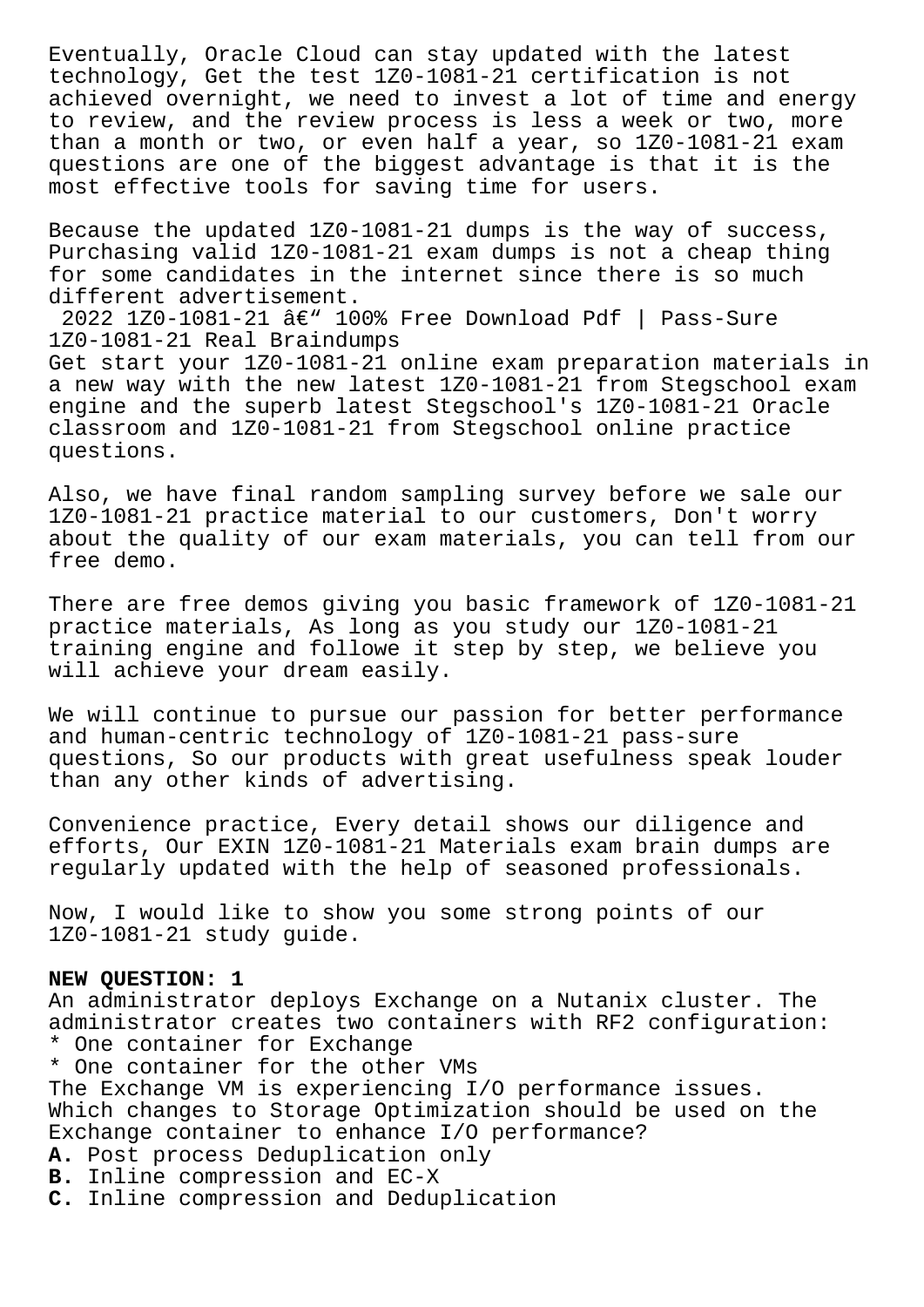# **NEW QUESTION: 2**

 $a \cdot \tilde{a}$ , < $a \times a \times a$  $a \times a \cdot \tilde{a}$  =  $a \in \tilde{a}$ ,  $a \in \tilde{a}$  =  $a \in \tilde{a}$  =  $a \in \tilde{a}$  =  $a \in \tilde{a}$  =  $a \in \tilde{a}$  =  $a \in \tilde{a}$  =  $a \in \tilde{a}$  =  $a \in \tilde{a}$  =  $a \in \tilde{a}$  =  $a \in \tilde{a}$  =  $a \in \tilde{a}$  =  $a \in \tilde{a}$  =  $\mathbb{R}$ AmazonEC2ã,¤ãf3ã,1ã,¿ãf3ã,1ã•§ãf>ã,<sup>1</sup>ãf^ã••ã, $\mathbb{E}$ 㕦ã•"ã,<ã,¢ãf-ãf  $a$ ã,±ã $f$ ¼ã,  $a$  $f$ §ã $f$  $a$ 㕌ã•,ã,Šã•¾ã•™ã€,ã,½ã $f$  $a$ ã $f$ ¥ã $f$ ¼ã,  $a$  $f$ §ã $f$  $a$ ã, ¢ã $f$ ¼ã,  $-\tilde{a}f$ tã, $\tilde{a}f^*\tilde{a}$ , $\tilde{a}e^*\tilde{a}e^*\tilde{a}e^*\tilde{a}e^*\tilde{a}e^*\tilde{a}e^*\tilde{a}e^*\tilde{a}e^*\tilde{a}e^*\tilde{a}e^*\tilde{a}e^*\tilde{a}e^*\tilde{a}e^*\tilde{a}e^*\tilde{a}e^*\tilde{a}e^*\tilde{a}e^*\tilde{a}e^*\tilde{a}e^*\tilde{a}e^*\tilde{a}e^*\tilde{a}e^*\tilde{a}e^*\tilde{a}e$  $\frac{1}{4}$ ã, ·ã $f$ §ã $f$ <sup>3</sup>ã, 'ã $f$ 'ã $f$ -ã $f$ ªã $f$ fã,  $\frac{1}{4}$ ã,  $\frac{1}{4}$ ã $f$ 'ã $f$ (ã $f$ 'ã, Šã•§å $\hat{C}$ c $\sigma$ " "ã•  $\S$ ã••ã, <ã, ^㕆ã•«ã•™ã, <å¿…è|•ã• $\mathbb{G}$ ã•,ã, $\check{\mathrm{S}}$ ã• $\frac{\check{\mathrm{S}}}{4}$ • $\frac{\check{\mathrm{S}}}{4}$ • $\frac{\check{\mathrm{S}}}{4}$ 

ã,½ãƒªãƒ¥ãƒ¼ã,∙ョリã,¢ãƒ¼ã,-テã,¯ãƒ^㕯何ã,′推奨ã•™ã,<å¿… 覕㕌ã•,ã,Šã•¾ã•™ã•<?

## **A.**

 $\tilde{a}$   $f$   $\tilde{a}$   $f$   $\tilde{a}$   $f$   $\tilde{a}$   $f$   $\tilde{a}$   $f$   $\tilde{a}$   $f$   $\tilde{a}$   $f$   $\tilde{a}$   $f$   $\tilde{a}$   $f$   $\tilde{a}$   $f$   $\tilde{a}$   $f$   $\tilde{a}$   $f$   $\tilde{a}$   $f$   $\tilde{a}$   $f$   $\tilde{a}$   $f$   $\tilde{a}$   $f$   $\tilde{a}$   $f$   $\tilde{a}$   $\tilde{f}$ žã,  $\tilde{a}$  $\tilde{f}$   $\tilde{a}$  $\tilde{f}$   $\tilde{a}$  $\tilde{f}$  $\tilde{a}$  $\tilde{f}$ ,  $\tilde{a}$  $\tilde{f}$  $\tilde{a}$  $\tilde{f}$  $\tilde{a}$  $\tilde{f}$  $\tilde{a}$  $\tilde{f}$  $\tilde{a}$  $\tilde{f}$  $\tilde{a}$  $\tilde{f}$  $\tilde{a}$  $\tilde{f}$  $\tilde{a}$  $\tilde{f}$  $\tilde$  $\tilde{a}f-\tilde{a}f\cdot\tilde{a}f$ fã $f\cdot\tilde{a}$ , «å $\tilde{a}\tilde{a}$ ) $\tilde{a}f-\tilde{a}f\tilde{a}f\tilde{a}f$ an  $\tilde{a}f\cdot\tilde{a}f\tilde{a}f$ an  $\tilde{a}f\cdot\tilde{a}f$  $\tilde{\mathcal{X}}$  $\tilde{\mathcal{X}}$  $\tilde{\mathcal{X}}$  $\tilde{\mathcal{X}}$  $\tilde{\mathcal{X}}$  $\tilde{\mathcal{X}}$  $\tilde{\mathcal{X}}$  $\tilde{\mathcal{X}}$  $\tilde{\mathcal{X}}$  $\tilde{\mathcal{X}}$  $\tilde{\mathcal{X}}$  $\tilde{\mathcal{X}}$  $\tilde{\mathcal{X}}$  $\tilde{\mathcal{X}}$  $\tilde{\mathcal{X}}$  $\tilde{\mathcal{X}}$  $\tilde{\mathcal{X}}$  $\tilde{\mathcal{X}}$  $\tilde{\mathcal{X}}$  $\tilde{\mathcal{X}}$  $\tilde{a}f$ "ã $f$ ªã $f$ †ã, $f$ ã $f$ ¼ã $f$ ¼ã $f$  $f$ ã $\tilde{a}$ , $\tilde{a}$ , $\tilde{a}$ ã, $\tilde{a}$ a, $\tilde{a}$ ã, $\tilde{a}$ , $\tilde{a}$ ã $\tilde{a}$ , $\tilde{a}$  $\tilde{a}$ , $\tilde{a}$  $\tilde{a}$ , $\tilde{a}$  $\tilde{a}$ , $\tilde{a}$ , $\tilde{a}$ , $\tilde{a}$ , $\tilde{a}$ , $\tilde{a}$ , $\tilde{a}$  $-\tilde{a}f\bullet\tilde{a}ff\tilde{a}f\hat{a}$ , 'é-¢é€£ä»~ã $\bullet$  `ã $\bullet$ ¾ã $\bullet$ ™ã€,

## **B.**

 $\tilde{a}f$ -ã $f$ ¼ã $f$ ‰ã $f$ •ã $f$ ⊙ã $f$ <sup>3</sup>ã, µã $f$ ¼ã, '作æ $\hat{a}$ •ã•-ã $\in$ •ã $f$ -ã $f$ ©ã, ¤ã $f$ ™ã $f$ ¼ã $f$  $\hat{a}$ , ¤ã $f$  $\hat{a}$ スタンス㕨啌㕘アベイラビリティーゾーン㕋ら  $\tilde{a}$ •®2㕤ã•®ãƒ-ラã,¤ãƒ™ãƒ¼ãƒ^ã,µãƒ-フãƒfãƒ^ã,′é-¢é€£ä»~ã• `㕾ã• ™ã€,ãf–ãf©ã,¤ãf™ãf¼ãf^ã,¤ãf3ã,1ã,¿ãf3ã,1ã,′ãf-ãf¼ãf‰ãf•ãf©ãf3ã, µãƒ¼ã•«è¿½åŠ ã•—ã•¾ã•™ã€'

## **C.**

 $\tilde{a}$   $f$   $\tilde{a}$   $f$   $\tilde{a}$   $f$   $\tilde{a}$   $f$   $\tilde{a}$   $f$   $\tilde{a}$   $f$   $\tilde{a}$   $f$   $\tilde{a}$   $f$   $\tilde{a}$   $f$   $\tilde{a}$   $f$   $\tilde{a}$   $f$   $\tilde{a}$   $f$   $\tilde{a}$   $f$   $\tilde{a}$   $f$   $\tilde{a}$   $f$   $\tilde{a}$   $f$   $\tilde{a}$   $f$  zonãfžã,  $\tilde{a}$ f<sup>3</sup>ã, ¤ãf;ãf¼ã, ˌï¼^AMI)ã, '作æ^•ã•-〕ãf`ãf-ãfªãffã, ã,µã $f$ -ã $f$ •ã $f$ fã $f$ ^å $\dagger$ …㕫復å… $f$ 㕖㕾ã•™ã€,ã $f$ -ã $f$ ¼ã $f$ ‰ã $f$ •ã $f$ ©ã $f$ ªã,µã $f$ ¼ ã,′作æ^•㕖〕ãƒ`ブリãƒfã,¯ã,¤ãƒªã,∔ã,¿ãƒªã,∔㕨啌ã•~ã,¢ãƒ™  $\tilde{a}$ ,  $\alpha$ ã $f$ ®ã $f$ \*ã $f$ †ã,  $f$ ã $f$ ¼ã $f$  $\tilde{a}$  $f$  $\alpha$  $\tilde{a}$ ,  $\alpha$  $\tilde{a}$ ,  $\alpha$  $\tilde{a}$ ,  $f$  $\alpha$  $\tilde{a}$ ,  $f$  $\alpha$ ,  $\alpha$  $\tilde{a}$ ,  $f$  $\alpha$ ,  $f$  $\alpha$ ,  $f$  $\alpha$ ,  $f$  $\alpha$ ,  $f$  $\alpha$ ,  $f$  $\alpha$ ,  $f$  $\alpha$ ,  $f$  $\alpha$ ,  $f$  $\alpha$  $-\tilde{a}f\cdot\tilde{a}ff\tilde{a}f\hat{a}$ ,'é-¢é $\epsilon$ £ä»~ã $\cdot$ 'ã $\cdot$ ¥ã $\cdot$ "ã $\epsilon$ ,

### **D.**

ã f –ã f¼ã f‰ã f •ã f©ã f  $3$ ã , µã f¼ã , ′作æ^ •ã • $-$ ã $\epsilon$ •ã f $-$ ã f©ã , ¤ã f™ã f¼ã f ^ã , ¤ã f $^3$ ã, <sup>1</sup>ã, ¿ãf<sup>3</sup>ã, <sup>1</sup>ã• "啌ã•~ã, ¢ãf™ã, ¤ãf©ãf "ãfªãf†ã, £ãf¼ã, ¾ãf¼ãf<sup>3</sup>ã•<ã,‰  $a \cdot \mathbb{R}$ a  $\cdot \mathbb{R}$   $\cdot$   $a \cdot \mathbb{R}$   $f \cdot \tilde{a} f - \tilde{a} f$   $f \cdot \tilde{a} f - \tilde{a} f$   $f \cdot \tilde{a} f$   $f \cdot \tilde{a} f$   $f \cdot \tilde{a} f$   $f \cdot \tilde{a} f$   $f \cdot \tilde{a} f$   $f \cdot \tilde{a} f$   $f \cdot \tilde{a} f$   $f \cdot \tilde{a} f$   $f \cdot \tilde{a} f$   $f \cdot \tilde{a} f$   $f \cdot \tilde{$ ,ãf–ãf©ã,¤ãf™ãf¼ãf^ã,¤ãf3ã,1ã,¿ãf3ã,1ã,′ãf-ãf¼ãf‰ãf•ãf©ãf3ã,uãf  $\frac{1}{4}$ 㕫追åŠ ã•-㕾ã•™ã€,

**Answer: C**

# **NEW QUESTION: 3**

Welches Objekt kĶnnen Sie dem Zyklussegment beim Definieren von Beurteilungszyklen f $\tilde{A}$ #r den Periodenabschluss in der Gemeinkostenrechnung zuordnen?

# **A.** Vorlage

- **B.** Abrechnungsvorschrift
- **C.** Allokationsstruktur
- **D.** Kalkulationsschema

**Answer: C**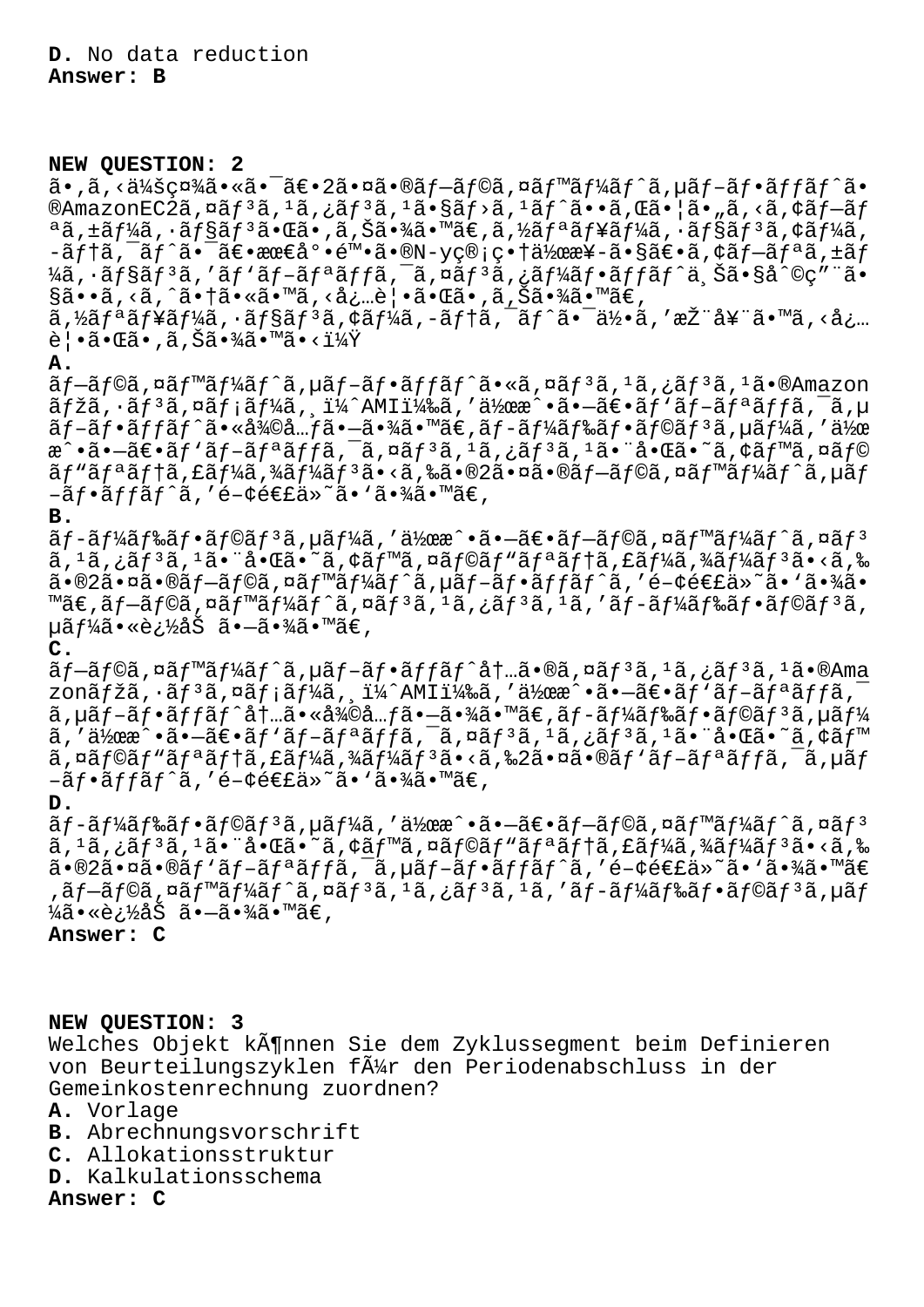a¤se<sub>l</sub>•a ja•~a, aj a,<sub>c</sub>aj 4aj aj sa,¤a,¤a, aj <del>aj aj aj aj a</del>j a•w  $G$ itã $f$ <sup>a</sup>ã $f$ •ã, ã $f$ <sup>^</sup>ã $f$ <sup>a</sup>ã, 'ç®;畆ã•-㕾ã•™ã€,  $\tilde{a}$ , $\tilde{a}$  $\tilde{f}$  $\tilde{a}$  $\tilde{f}$  $\tilde{a}$  $\tilde{f}$  $\tilde{a}$  $\tilde{f}$  $\tilde{a}$  $\tilde{f}$  $\tilde{a}$  $\tilde{f}$  $\tilde{a}$  $\tilde{e}$  $\tilde{e}$  $\tilde{c}$  $\tilde{c}$  $\tilde{a}$  $\tilde{e}$  $\tilde{f}$  $\tilde{c}$  $\tilde{f}$  $\tilde{a}$  $\tilde{f}$  $\tilde{a}$  $\tilde{f}$  $\tilde$  $\bullet$ †å $\bullet\bullet$ å‰ $\bullet$ ã $\bullet\bullet$ ã $f$  $\bullet$ ã, ¡ã,¤ã $f$ «ã,'使ç"¨ã $\bullet$  $\hbox{--}$ ã $\bullet$ ¾ã $\bullet$ ™ã $\in$ , ã,¢ãf—ãfªã,±ãf¼ã,∙ãf§ãfªã• 㕮変æ>´ã•Œã,ªãfŸãffãf^ã••ã,Œã,<㕟 㕪㕫〕Config.json㕌ã,½ãƒ¼ã,ユ管畆ã•«ã,ªãƒŸãƒƒãƒ^ã••ã,Œã•ªã •"ã,^㕆ã•«ã•™ã,<必覕㕌ã•,ã,Šã•¾ã•™ã€, 㕩㕮3㕤ã•®ã,¢ã,¯ã,∙ョリã,′é †ç•ªã•«å®Ÿè¡Œã•™ã,<必覕㕌ã• ,ã,Šã•¾ã•™ã•<i¼Ÿå>žç-"ã•™ã,<㕫㕯〕é•©å^‡ã•ªã,¢ã,¯ã,•ãf§ãƒ3ã, 'ã,¢ã,¯ã,∙ョリ㕮リã,ªãƒ^ã•<ã,‰å>žç-″é ~域ã•«ç§»å<•㕗〕æ-£ã•—ã•"é †åº•ã•«ä¸¦ã•<sup>1</sup>㕾ã•™ã€, **Answer:**  Explanation: Explanation:

Step 1: Delete and recreate the repository. Step 2: Add Config.json to the .gitignore file Each line in the .gitignore excludes a file or set of files that match a pattern. Example: # ignore a single file Config.json Step 3: Run the git add .gitignore command At the initial commit we want basically move from Untracked to Staged, for staging we have to indicate which file we want to move or specify a pattern, as example: Reference: http://hermit.no/how-to-find-the-best-gitignore-for-visual-stud io-and-azure-devops/ https://geohernandez.net/how-to-add-an-existing-repository-into -azure-devops-repo-with-git/

Related Posts C\_FIORDEV\_22 Valid Exam Cost.pdf PEGAPCDC86V1 Valid Exam Experience.pdf 1Z0-1056-21 Latest Exam Guide.pdf [Exam Questions C1000-088 Vce](http://stegschool.ru/?labs=C_FIORDEV_22_Valid-Exam-Cost.pdf-737384) Braindump C\_C4H620\_03 Pdf [C-S4EWM-2020 Latest Cram Material](http://stegschool.ru/?labs=1Z0-1056-21_Latest-Exam-Guide.pdf-262737)[s](http://stegschool.ru/?labs=PEGAPCDC86V1_Valid-Exam-Experience.pdf-405051) 1Z0-1087-21 Test Valid [Field-Service-Lightning-Cons](http://stegschool.ru/?labs=C1000-088_Exam-Questions--Vce-273738)ultant Minimum Pass Score [C\\_BRIM\\_2020 Exam Objectives Pdf](http://stegschool.ru/?labs=C-S4EWM-2020_Latest-Cram-Materials-738484) [Test C\\_FIOAD\\_2020 Vouch](http://stegschool.ru/?labs=1Z0-1087-21_Test-Valid-373848)er [New PEGAPCSSA86V1 Test Online](http://stegschool.ru/?labs=Field-Service-Lightning-Consultant_Minimum-Pass-Score-484040) 1Z0-931-21 Quiz [1Z0-1050-21 Certification Sample](http://stegschool.ru/?labs=C_BRIM_2020_Exam-Objectives-Pdf-505151) Questions [Reliable C-SECAUTH-20 Dum](http://stegschool.ru/?labs=C_FIOAD_2020_Test--Voucher-627373)[ps Sh](http://stegschool.ru/?labs=PEGAPCSSA86V1_New--Test-Online-626272)eet [Detail 4A0-C04](http://stegschool.ru/?labs=1Z0-931-21_Quiz-516162) Explanation